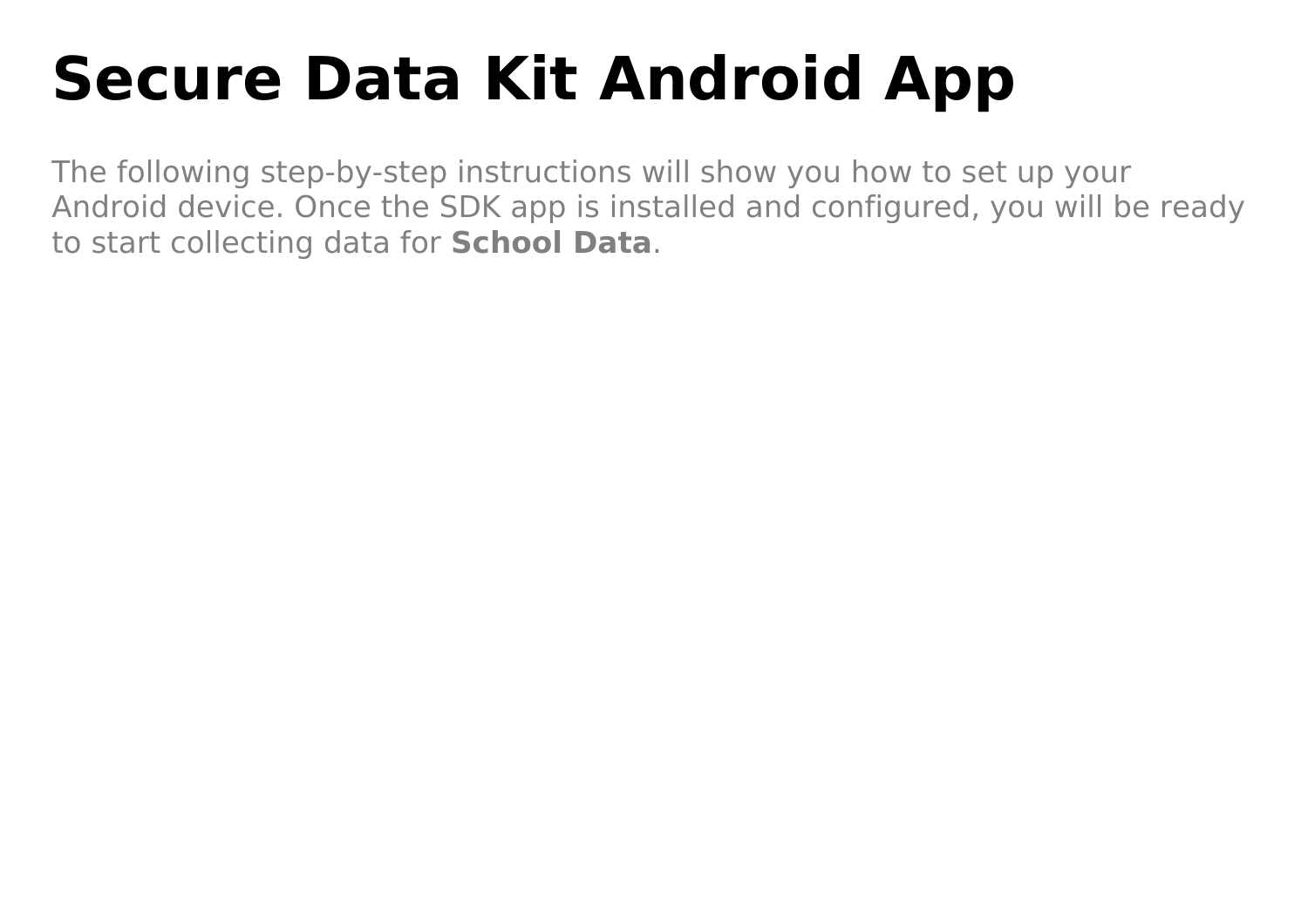## **Install the SDK app**

Search for "Secure Data Kit" in the Google Play store. When you find the app, install it. Then go ahead and open the app.

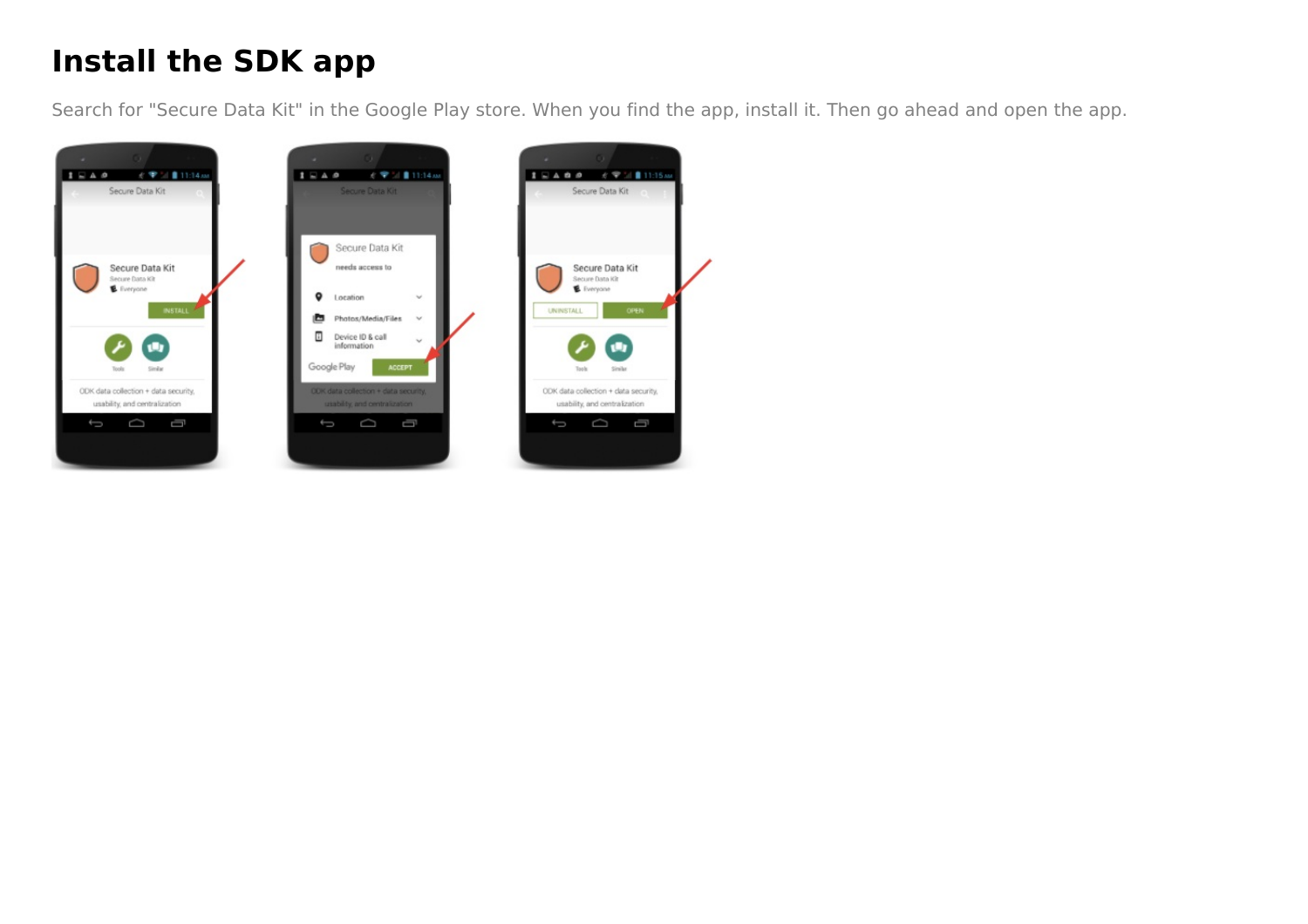### **Login as Admin in order to Change Settings**

You will need to configure the settings in order to submit data.

Your Admin Password is: 0913

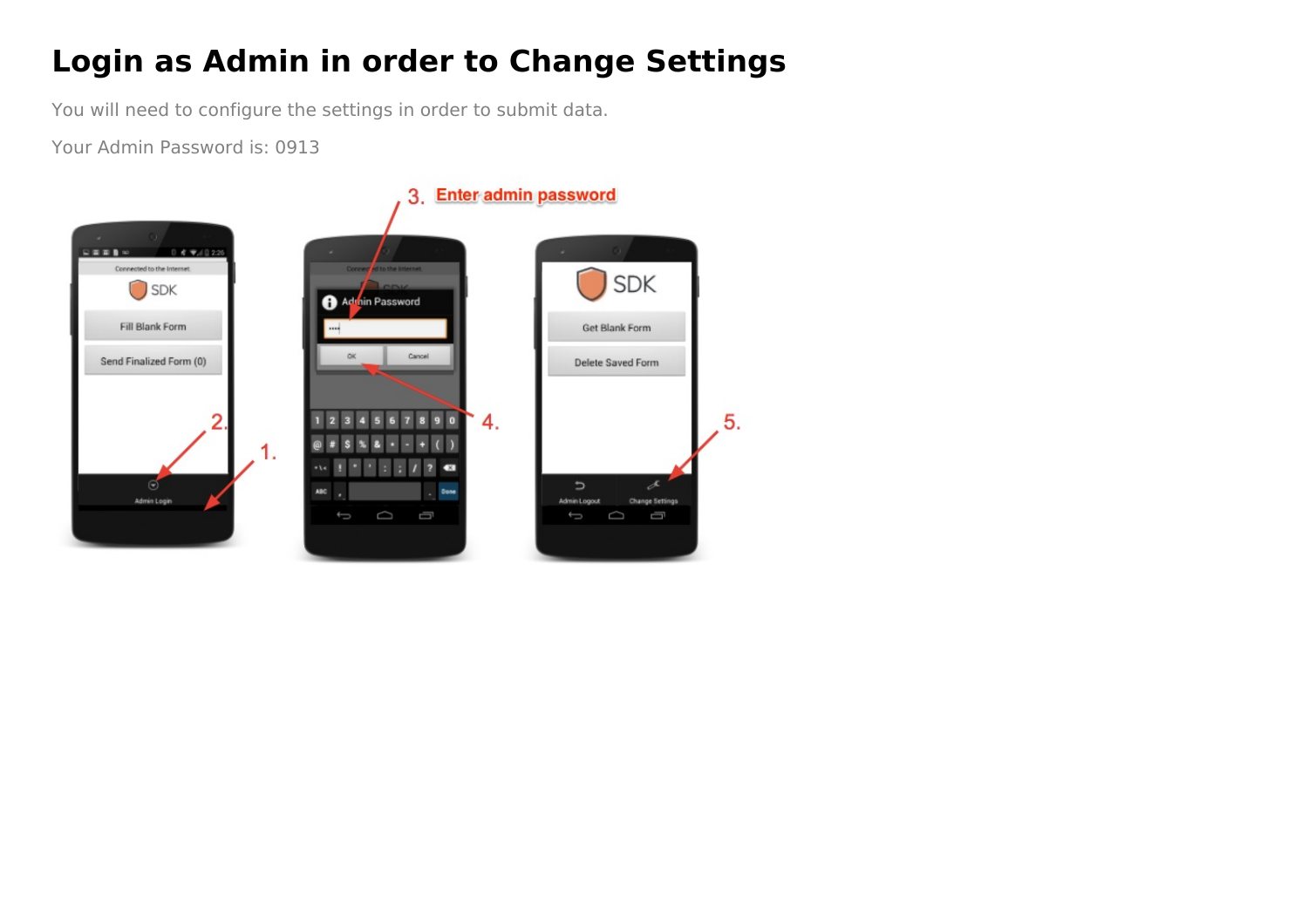#### **Configure the settings with the Project's Collect Credentials**

By entering the **Server**, **Username**, and **Password**, you will be telling the SDK app where to submit the data you collect.



**Collect Credentials for** School Data

**Server (Collect Endpoint URL) https://www.securedatakit.com/rowdy/school-data Username collect Password abcd1234**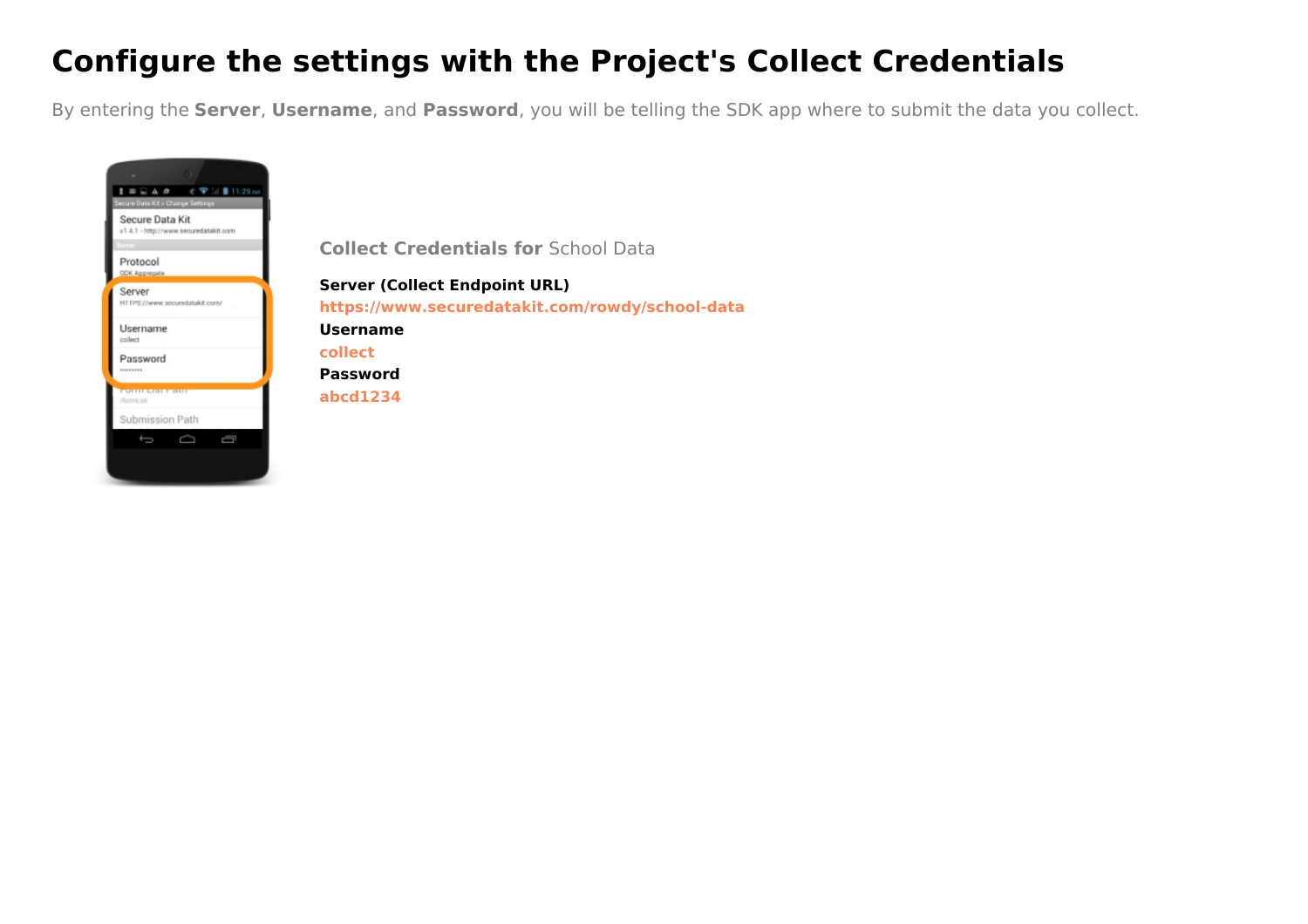#### **Once your device has been configured you will be ready to start collecting data**

Get a Blank Form for collection by selecting the dataset that you will be collecting data for. With the correct form selected, click the "Fill Blank Form" button when you are ready to collect data.

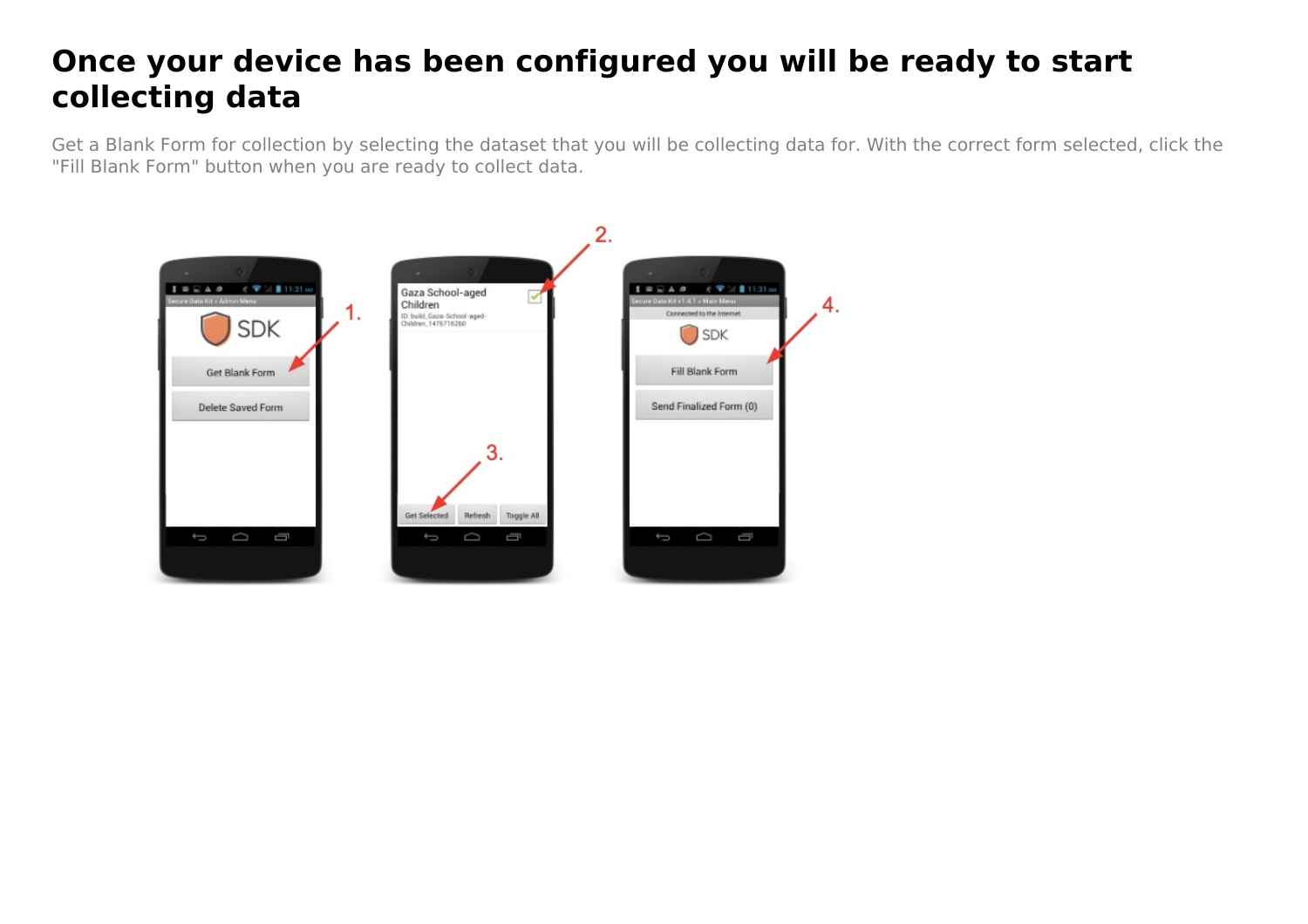#### **Collect and submit your data to the SDK server**

Select the desired dataset from the list of Blank Forms. Collect the data you need. When you are finished collecting, click the "Save and Send Form" button. If you are connected to the internet, the data will immediately be sent to the SDK servers and saved in the database. If you are not connected to the internet, the data will save to your device, and you will be able to submit it to the servers once you have an internet connection.